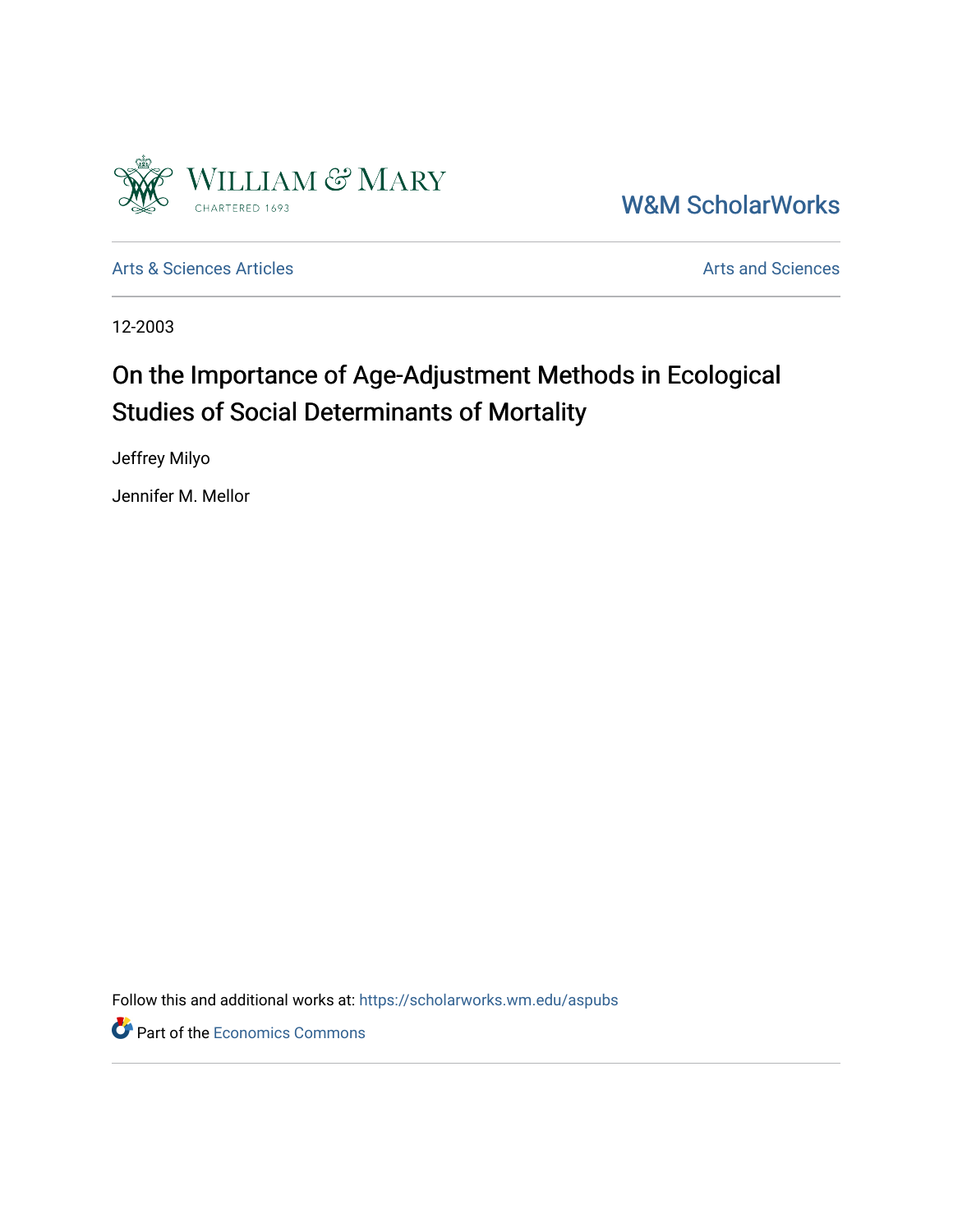# Methods

# On the Importance of Age-Adjustment Methods in Ecological Studies of Social Determinants of Mortality

Jeffrey Milyo and Jennifer M. Mellor

**Objective.** To illustrate the potential sensitivity of ecological associations between mortality and certain socioeconomic factors to different methods of age-adjustment.

Data Sources. Secondary analysis employing state-level data from several publicly available sources. Crude and age-adjusted mortality rates for 1990 are obtained from the U.S. Centers for Disease Control. The Gini coefficient for family income and percent of persons below the federal poverty line are from the U.S. Bureau of Labor Statistics. Putnam's (2000) Social Capital Index was downloaded from http:// www.bowlingalone.com; the Social Mistrust Index was calculated from responses to the General Social Survey, following the method described in Kawachi et al. (1997). All other covariates are obtained from the U.S. Census Bureau.

Study Design. We use least squares regression to estimate the effect of several statelevel socioeconomic factors on mortality rates. We examine whether these statistical associations are sensitive to the use of alternative methods of accounting for the different age composition of state populations. Following several previous studies, we present results for the case when only mortality rates are age-adjusted. We contrast these results with those obtained from regressions of crude mortality on age variables.

**Principal Findings.** Different age-adjustment methods can cause a change in the sign or statistical significance of the association between mortality and various socioeconomic factors. When age variables are included as regressors, we find no significant association between mortality and either income inequality, minority racial concentration, or social capital.

Conclusions. Ecological associations between certain socioeconomic factors and mortality may be extremely sensitive to different age-adjustment methods.

Key Words. Income inequality, social capital, race, age-adjustment, ecological bias

Numerous ecological studies report that mortality in the United States is significantly associated with area-level socioeconomic factors, including income inequality (e.g., Kaplan et al. 1996; Kennedy et al. 1996; Kawachi and Kennedy 1997b; Lynch et al. 1998; Muller 2002; and Ross et al. 2000), minority racial concentration (e.g., Cooper et al. 2001; Singh and Hoyert 2000; Fang et al. 1998; McLaughlin and Stokes 2002), and various measures of social capital (Kawachi and Kennedy 1997a; Kawachi et al. 1997; Kawachi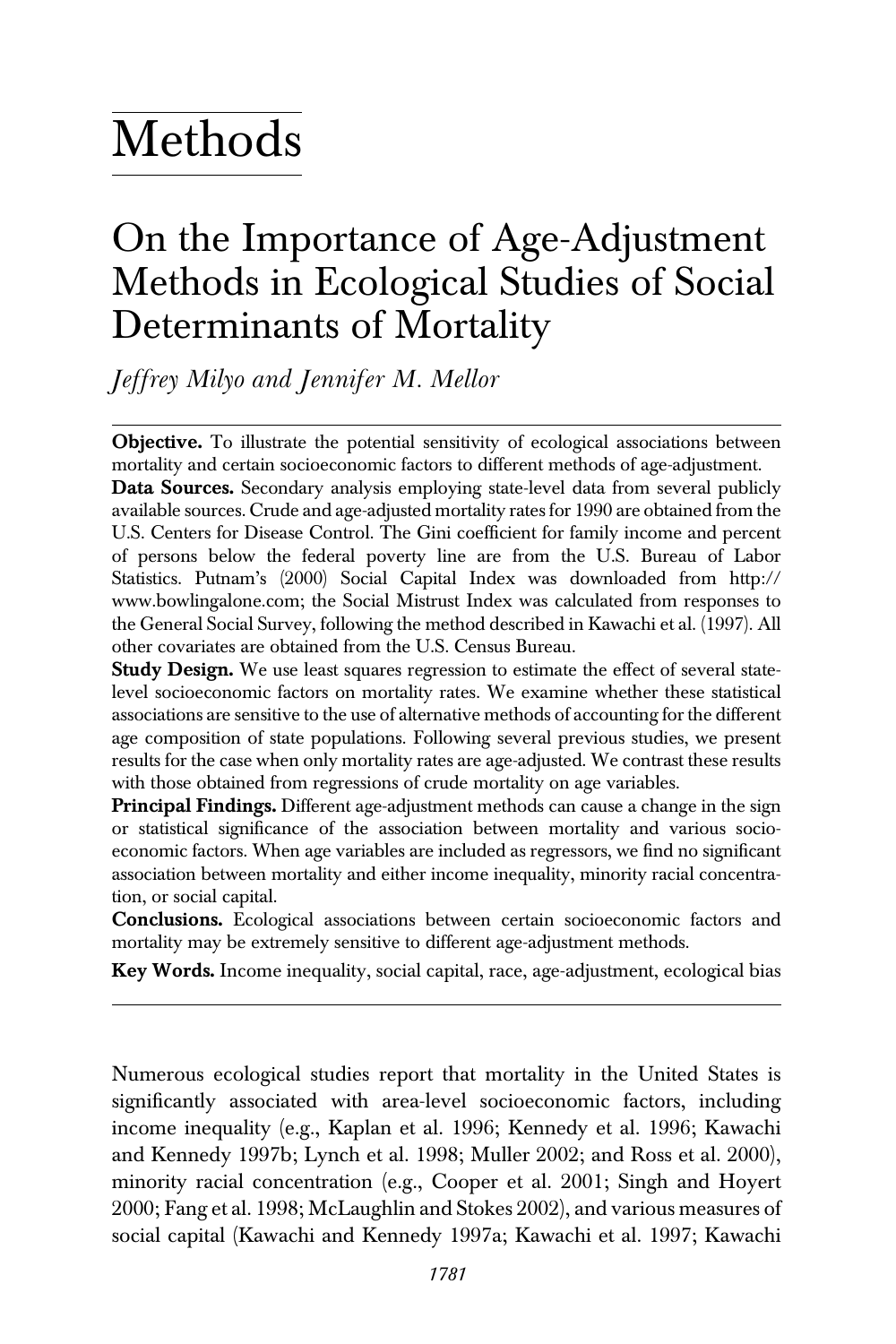and Berkman 2000; Putnam 2000). The results of these and similar studies are often based on multivariate regression analyses of mortality rates, in which the dependent variable is directly age-adjusted to account for the higher mortality rates of older populations, but the explanatory variables are not similarly adjusted. However, standardization of only the dependent variable in a regression (whether for age, race, time, or some other confounder or set of confounders) has long been understood to be problematic (e.g., Rosenbaum and Rubin 1984; Greenland and Morgenstern 1989, 1991; Greenland 1992). This is more than just an esoteric concern; in this study, we demonstrate that state-level associations between mortality rates and several socioeconomic variables may be extremely sensitive to different age-adjustment methods.

#### BACKGROUND

There have been several cogent discussions of the advantages and disadvantages of ecological studies in epidemiology; recent examples include Greenland and Robins (1994) and Morgenstern (1995). While it is apparent that convenience and simplicity are often the motivations for ecological analyses, it is also the case that relevant exposures may be difficult to measure at the individual level, or that available data on individuals contain insufficient variation. These latter advantages are particularly apparent for the study of social determinants of mortality. Of course, the primary disadvantage is ecological bias; this bias may be reduced in either of two ways: (1) by including confounders as control variables in the regression analysis, or (2) by rate standardization for these confounders applied to all variables in the regression analysis. Rosenbaum and Rubin (1984) describe the sufficient conditions for which ecological bias is reduced by either of these two methods, although they also note that the latter method is often impractical, since standardized measures of many variables of interest are not readily available to researchers (e.g., social capital). In contrast, Rosenbaum and Rubin find few conditions for which standardization of only the dependent variable reduces such bias; in their words: ''The point is: if we adjust mortality for age, we must adjust the covariates for age as well'' (p. 438). This lesson is reiterated by

Address correspondence to Jeffrey Milyo, Ph.D., Assistant Professor, Harris Graduate School of Public Policy Studies, University of Chicago, Chicago, IL 60637. Jennifer M. Mellor, Ph.D., is an Assistant Professor, Department of Economics, The College of William and Mary, Williamsburg, VA 23187-8795.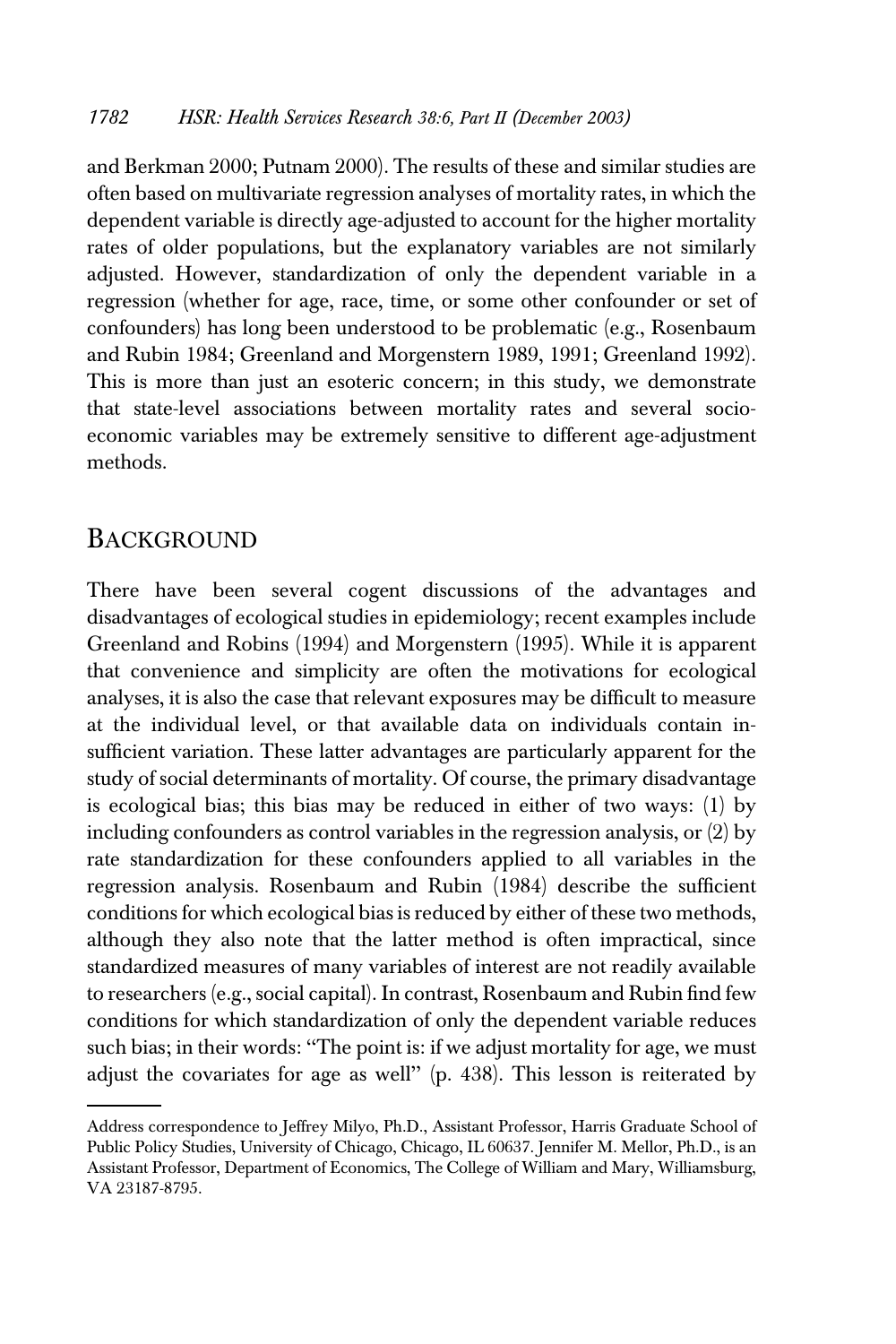Greenland and Robins (1994) and Morgenstern (1995), as well as in a recent epidemiological textbook by Rothman and Greenland (1998).

Nevertheless, Kawachi and Blakely (2001, 2002) and Subramanian et al. (2003) describe standardization of only the dependent variable in mortality studies as common practice among social epidemiologists. In contrast, in a recent ecological study of income inequality and mortality, Mellor and Milyo (2001) control for age (and other confounders) by simply including these as control variables in their regressions. However, this difference in methods is of little concern if either method yields substantively similar results. Therefore, we compare the estimated associations between state mortality rates and several different socioeconomic factors using either age-adjustment method. Consistent with the evidence reported in several previous studies, we find that standardization of only the dependent variable can yield strong associations between mortality and some measures of state socioeconomic factors. In contrast, when we include control variables for age in the regression analysis, we find no significant associations between these socioeconomic factors and mortality.

#### A Stylized Example

In this section we apply the analysis of Rosenbaum and Rubin (1984) to our case of interest: recent ecological studies of area-level socioeconomic determinants of mortality.

Assume that individual mortality is related to age category, poverty status, and some state level socioeconomic factor  $(X<sub>s</sub>)$  in the following manner:

$$
m_i = \beta_1 X_s + \beta_2 * \text{powerly}_i + \Sigma_k (\gamma_k \text{age}_{ki}) + \varepsilon_i. \tag{1}
$$

Given this model, unbiased estimates of  $\beta_1$  and  $\beta_2$  may be obtained from a weighted least squares regression of state mortality rates:

$$
M_s = \beta_1 X_s + \beta_2 * POVERTY_s + \Sigma_k(\gamma_k AGE_{ki}) + u_s \tag{2}
$$

where the weight is state population,  $M<sub>s</sub>$  is the crude state mortality rate, and  $POVERTY_s$  and  $AGE_K$  measure the fraction of the state population in each category. Rosenbaum and Rubin (1984) also note that in place of the categorical age variables in model (2), sufficient moments of the age distribution may be substituted. For example, in their analysis of the association between inequality and mortality, Deaton and Lubotsky (2002) control for mean age in some specifications.

In contrast to model (2), researchers often estimate a model of the form:

$$
M_s = \alpha_1 X_s + \alpha_2 * POVERTY_s + u_s, \qquad (3)
$$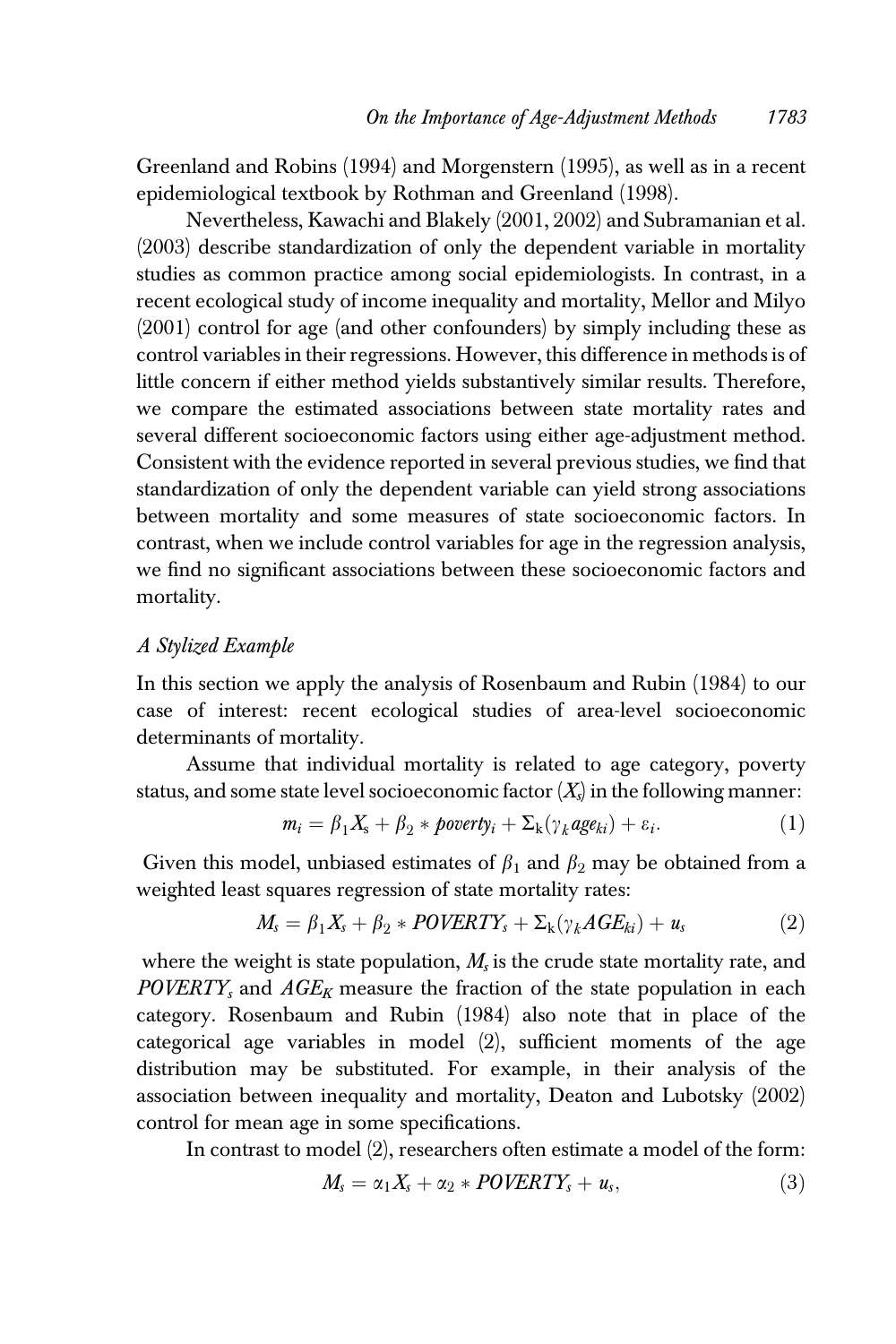where  $M_s$  is the *age-adjusted* state mortality rate. Again, Rosenbaum and Rubin (1984) note that this popular technique does not yield unbiased estimates of the parameters in model (1) unless: (i) state variables are constant within states and (ii) covariates representing aggregations of individual responses are not included in the model. If these conditions are not met, then Rosenbaum and Rubin caution that this technique should be avoided.

### METHODS AND DATA

In our illustrative example, model (2) produces unbiased estimates of  $\beta_1$  and  $\beta_2$ ; now, we demonstrate that regression estimates of the parameters of interest in model (3) may diverge substantially from those obtained by estimating model (2).

We use least squares regressions to analyze the ecological association between mortality rates in U.S. states and each of three socioeconomic factors: inequality, minority racial concentration, and social capital. We compare the results obtained from estimating the models described in (2) and (3), above. These specifications are broadly consistent with at least some model specifications employed in several earlier studies, but we have not sought to replicate all of the myriad specifications employed in the previous literature. As such, our empirical exercise is intended only as an illustration of the potential importance of different methods of age-adjustment in ecological regressions.

We compare the estimates obtained from each model for the cases where  $X$  is either income inequality, minority racial concentration, or one of two measures of social capital. All regressions include a constant term, so estimates of model  $(2)$  omit one age category.<sup>1</sup> Descriptive statistics for all variables are listed Table A1 in the appendix.

Data on the age distribution within states are obtained from the 1990 U.S. Census. Mortality rates are defined as deaths per 100,000 in 1990 (source: U.S. Centers for Disease Control). Poverty is defined as the percent of individuals in a state with incomes below the federal poverty level in 1990, and income inequality is measured by the Gini coefficient for household income in 1990 (source: U.S. Census Bureau). Minority racial concentration is measured by the percent black in a state in 1990 (source: U.S. Census Bureau). Social capital is measured by Robert Putnam's index of state social capital (source: http://www.bowlingalone.com) and by an index of social mistrust derived from responses to the General Social Survey (source: National Opinion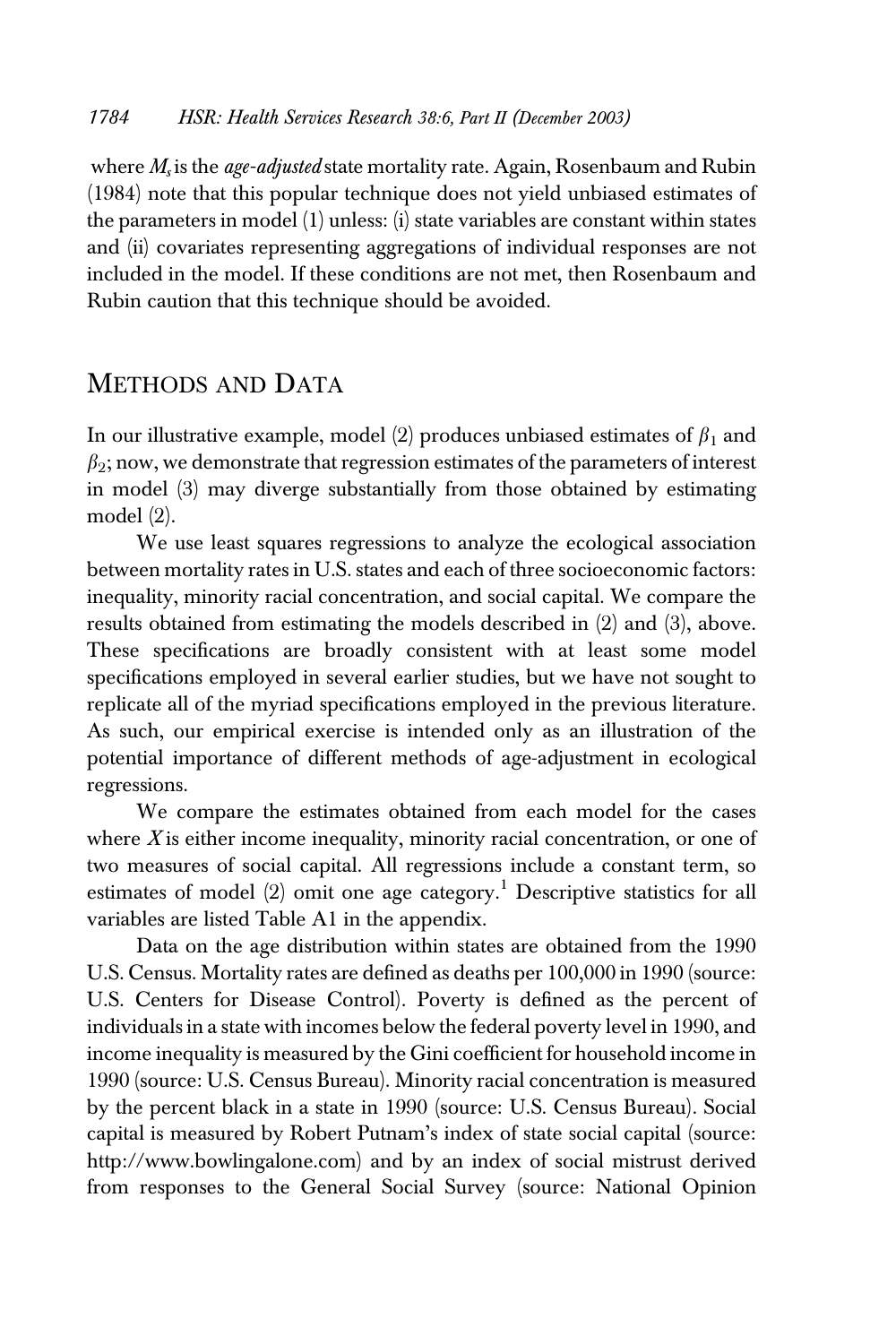Research Center) and based on the method described in Kawachi et al. (1997).<sup>2</sup> However, the social capital variables are available for only 48 and 39 states, respectively.

### **RESULTS**

In Table 1, we report the results of our regression analyses when  $X$  is income inequality. In the first two columns we present weighted and unweighted estimates of model (3). Because this model is ad hoc, it is not clear whether it is appropriate to weight by state population or some other variable. Without weighting, inequality is significantly and positively related to state ageadjusted mortality (as reported in many previous studies); however, weighting by state population leads to a change in both the sign and significance of this estimate. In all subsequent regressions we use weighted least squares to facilitate the comparison of estimates obtained under different age-adjustment methods.

|                   | <b>Age-Adjusted Mortality Rates</b> |            | <b>Crude Mortality Rates</b> |            |
|-------------------|-------------------------------------|------------|------------------------------|------------|
|                   | (1)<br><b>OLS</b>                   | (2)<br>WLS | (3)<br>WLS                   | (4)<br>WLS |
| Income inequality | 1228.4*                             | $-45.8$    | 231.6                        | $-500.1$   |
|                   | (2.20)                              | (0.10)     | (0.59)                       | (1.15)     |
| Poverty           | 3.6                                 | $9.3**$    | 3.5                          | $11.3**$   |
|                   | (1.19)                              | (3.18)     | (0.60)                       | (3.96)     |
| Mean age          |                                     |            |                              | 72.7**     |
|                   |                                     |            |                              | (14.85)    |
| Ages $0-18$       |                                     |            | 8.4                          |            |
|                   |                                     |            | (1.55)                       |            |
| Ages 19-24        |                                     |            | $28.2**$                     |            |
|                   |                                     |            | (2.80)                       |            |
| Ages $45-64$      |                                     |            | $51.7**$                     |            |
|                   |                                     |            | (5.88)                       |            |
| Ages $65+$        |                                     |            | $35.9**$                     |            |
|                   |                                     |            | (8.33)                       |            |
| Adjusted $R^2$    | .30                                 | .26        | .88                          | .81        |

Table 1: Ecological Associations between State Mortality Rates and Inequality: Sensitivity of Regression Estimates to Age-Adjustment Methods

*Notes:* \*\* $(p<.01)$  and \* $(p<.05)$ ; absolute values of T-statistics in parentheses. All models include a constant (ages 25–44 is the omitted age category). Number of observations is 50 states for all regressions. OLS refers to ordinary least squares estimation; WLS refers to weighted least squares  $(weight = state population).$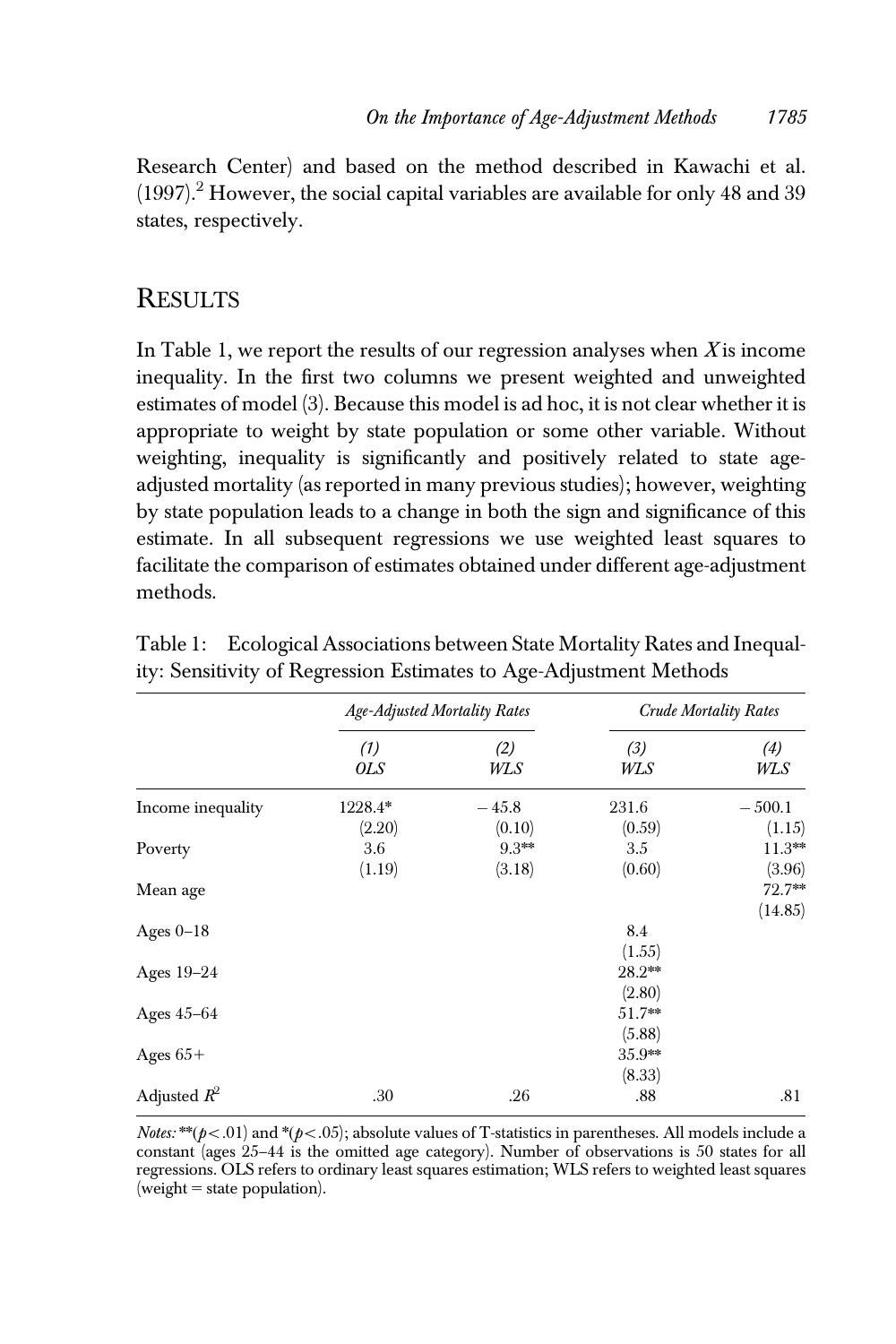#### 1786 HSR: Health Services Research 38:6, Part II (December 2003)

In the last two columns of Table 1, we report our estimates of model (2). In one case we control for age by including age variables as controls, in the other we include only mean age (following Deaton and Lubotsky 2002). While the coefficient estimates on inequality vary under either method (from  $+231$  to - 500), the standard errors are so large that we cannot reject the hypothesis that the coefficients on inequality are the same in either specification. In fact, in this example, the estimated association between inequality and state mortality is significant and positive only for the unweighted regression of the ad hoc model  $(3)$ . However, the same is not true for the estimated coefficients on poverty.<sup>3</sup>

Controlling for several age categories (see column three of Table 1) versus mean age (see column four) changes the coefficient on poverty significantly. Unfortunately, we can not distinguish which is the better estimate of  $\beta_2$ , since our specification of model (1) did not dictate the appropriate number and type of age categories. If we instead include only a control for only age  $65+$  (not shown), then the estimated coefficients on inequality and poverty are much closer to those found using the full set of age controls (column three), but if we add age 0–18 as a control (not shown), then the results are more in line with those found by using mean age (column four).

In Table 2, we compare weighted least squares estimates of models (2) and  $(3)$ , where X is either minority racial concentration, social capital, or social mistrust. In the first three columns, we present estimates of model (3), where the dependent variable is age-adjusted mortality. In each case, the state socioeconomic factor of interest is significantly associated with mortality rates. Again, these findings are broadly consistent with what has been reported in previous ecological studies. However, this pattern is not repeated in the last three columns of Table 2; estimates of model (2) do not yield a significant association between either state socioeconomic factor and mortality. Further, we reject the null hypotheses that the estimated coefficients reported in the last three columns are identical to the corresponding estimates in the first three columns. These results are in stark contrast to previous findings. Finally, the estimated coefficients on poverty in these specifications appear less sensitive to these age-adjustment methods; we cannot reject the null hypotheses that the estimated coefficients for poverty in columns  $(1-3)$  are identical to the corresponding estimate in (4–6).

#### DISCUSSION

We demonstrate that statistical associations between at least some focal arealevel socioeconomic factors and mortality rates are sensitive to different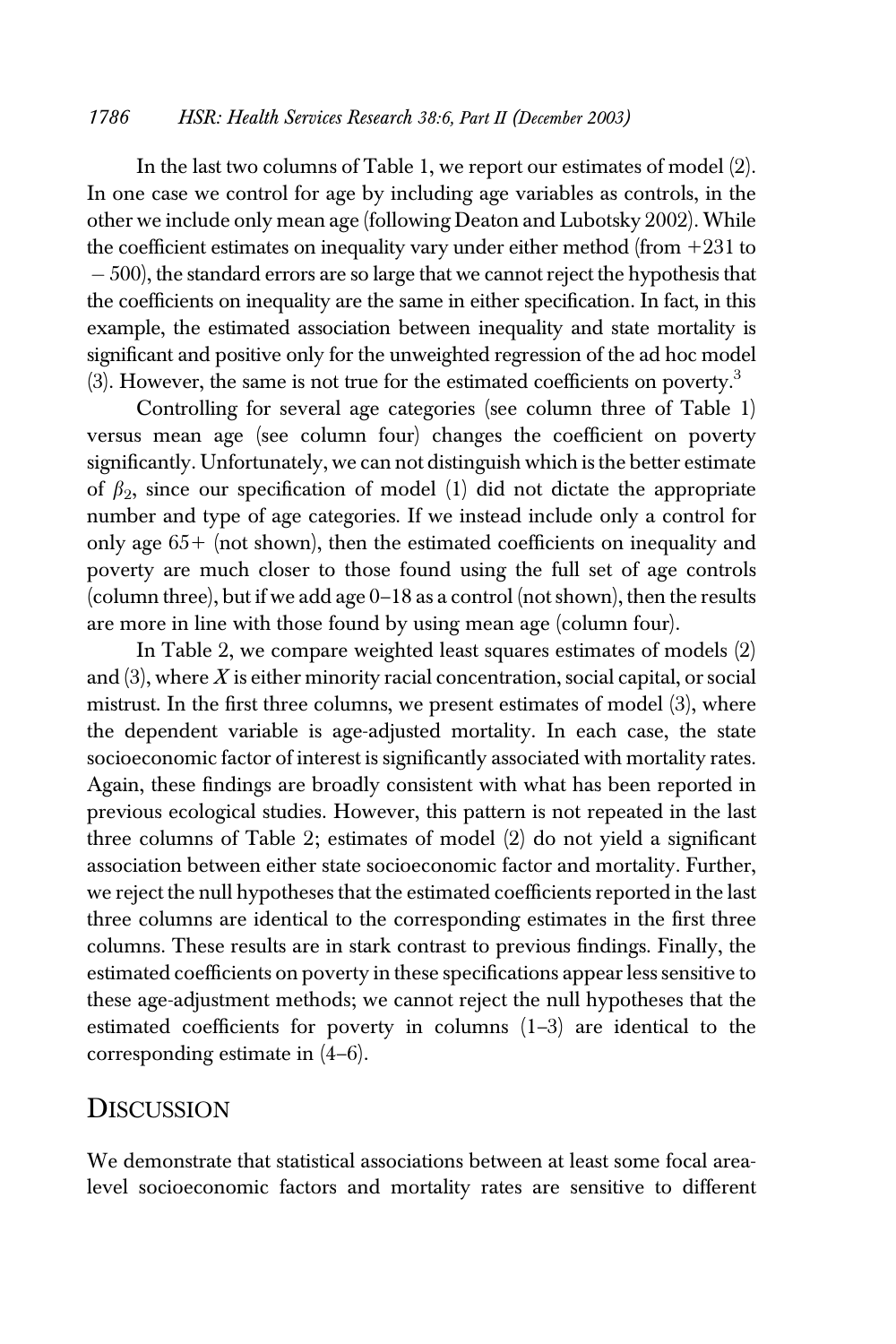|                                       | Age-Adjusted Mortality Rate |                      |                   | Crude Mortality Rate |                     |                     |
|---------------------------------------|-----------------------------|----------------------|-------------------|----------------------|---------------------|---------------------|
|                                       | (1)                         | (2)                  | (3)               | (4)                  | (5)                 | (6)                 |
| Minority racial concentration         | $4.9***$<br>(6.46)          |                      |                   | 1.0<br>(1.03)        |                     |                     |
| Social capital                        |                             | $-69.5***$<br>(5.93) |                   |                      | 6.6<br>(0.57)       |                     |
| Mistrust                              |                             |                      | $2.8**$<br>(2.82) |                      |                     | $-0.5$<br>(0.72)    |
| Poverty                               | 3.3<br>(1.89)               | 2.2<br>(1.16)        | $6.1*$<br>(2.53)  | 3.6<br>(1.68)        | $5.4**$<br>(2.93)   | $6.0**$<br>(3.58)   |
| Ages $0-18$                           |                             |                      |                   | 7.1<br>(1.48)        | 7.0<br>(1.88)       | $8.0**$<br>(2.12)   |
| Ages 19-24                            |                             |                      |                   | $25.2*$<br>(2.44)    | $35.0**$<br>(4.23)  | 29.1**<br>(3.56)    |
| Ages $45-64$                          |                             |                      |                   | $46.5**$<br>(5.06)   | $52.6**$<br>(7.47)  | $55.5***$<br>(8.04) |
| Ages $65+$                            |                             |                      |                   | $36.6***$<br>(8.41)  | $37.3**$<br>(10.86) | $35.6**$<br>(10.27) |
| Adjusted $R^2$<br><b>Observations</b> | .60<br>50                   | .58<br>48            | .44<br>39         | .89<br>50            | .93<br>48           | .94<br>39           |

Table 2: Ecological Associations between State Mortality Rates and Other Social Factors: Sensitivity of Weighted Regression Estimates to Age-Adjustment Methods

*Notes:* \*\* $(p<.01)$  and \* $(p<.05)$ ; absolute values of T-statistics in parentheses. All models include a constant term (ages 25–44 is the omitted age category). All estimates are obtained from weighted least squares regressions (weight  $=$  state population).

methods of age-adjustment. However, our purpose here is only to remind producers and consumers of ecological studies about the pitfalls of standardizing only the dependent variable in multivariate regressions. We do not take these results as evidence that there is no link between state-level socioeconomic factors and health outcomes; however, this analysis does suggest that previous conclusions based on findings of strong ecological associations between these particular state-level socioeconomic factors and state mortality rates may need to be revisited. The potential sensitivity of results to different age-adjustment methods, and even the number of age categories used as controls, is one more reason to be cautious about interpreting ecological studies. As such, our findings offer additional support for the use of contextual or multilevel analyses as a valid approach for investigating area-level effects on individual health (e.g., Mellor and Milyo 2002, 2003).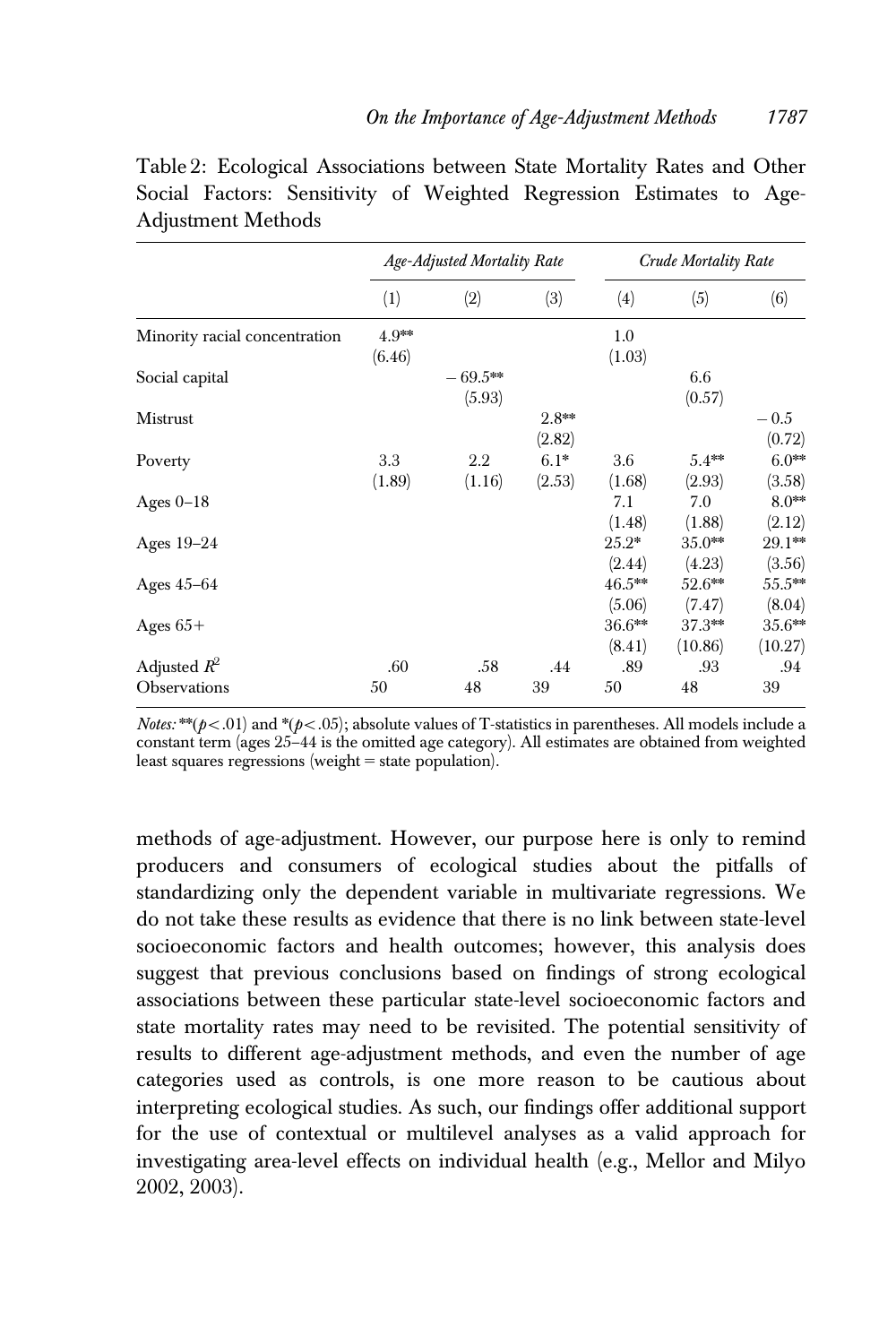## **NOTES**

- 1. The age variables are defined as the percent of state population that is younger than 19 years old, between 19 and 24 years old, between 45 and 64, and 65 or older; the omitted category is 25–44 years old.
- 2. Social mistrust is one of four similar social capital measures developed in Kawachi et al. (1997); these measures have been used in a number of subsequent studies.
- 3. Rosenbaum and Rubin (1984) also note that under certain restrictive conditions, weighted least squares estimation of model (2) with age-adjusted mortality substituted as the dependent variable will yield unbiased estimates of  $\beta_1$  and  $\beta_2$ . This exercise results in a coefficient on inequality of 61.1 ( $t = 0.20$ ) and on poverty of 7.5  $(t = 3.50)$ .

## **APPENDIX**

| Variable                                       | 50 States | 48 States | 39 States |
|------------------------------------------------|-----------|-----------|-----------|
| Mortality per 100,000                          | 853.4     | 861.3     | 867.9     |
|                                                | (112.2)   | (106.0)   | (110.3)   |
| Age-adjusted mortality per 100,000 (base 1990) | 852.1     | 855.0     | 860.7     |
|                                                | (69.3)    | (66.7)    | (67.6)    |
| Poverty (% of population)                      | 13.1      | 13.2      | 13.3      |
|                                                | (4.2)     | (4.2)     | (4.3)     |
| Income inequality (Gini for household income)  | .398      |           |           |
|                                                | (.022)    |           |           |
| Minority racial concentration (% black)        | 9.5       |           |           |
|                                                | (9.3)     |           |           |
| Social Capital Index (Putnam 2000)             |           | .020      |           |
|                                                |           | (.781)    |           |
| Social mistrust                                |           |           | 65.8      |
|                                                |           |           | (10.6)    |
| Ages $0-18$ (% of population)                  | 26.2      | 26.1      | 25.9      |
|                                                | (2.5)     | (2.4)     | (2.5)     |
| Ages $19-24$                                   | 10.6      | 10.6      | 10.7      |
|                                                | (0.7)     | (0.8)     | (0.7)     |
| Ages $45-64$                                   | 18.5      | 18.6      | 18.6      |
|                                                | (1.2)     | (1.1)     | (1.1)     |
| Ages $65+$                                     | 12.5      | 12.7      | 12.7      |
|                                                | (2.1)     | (1.8)     | (1.9)     |

| Table A1: Means and Standard Deviations for All Variables |
|-----------------------------------------------------------|
|                                                           |

#### **REFERENCES**

Cooper, R. S., J. F. Fennelly, R. Durazo-Arvizo, H. Oh, G. Kaplan, and J. Lynch. 2001. ''Relationship between Premature Mortality and Socioeconomic Factors in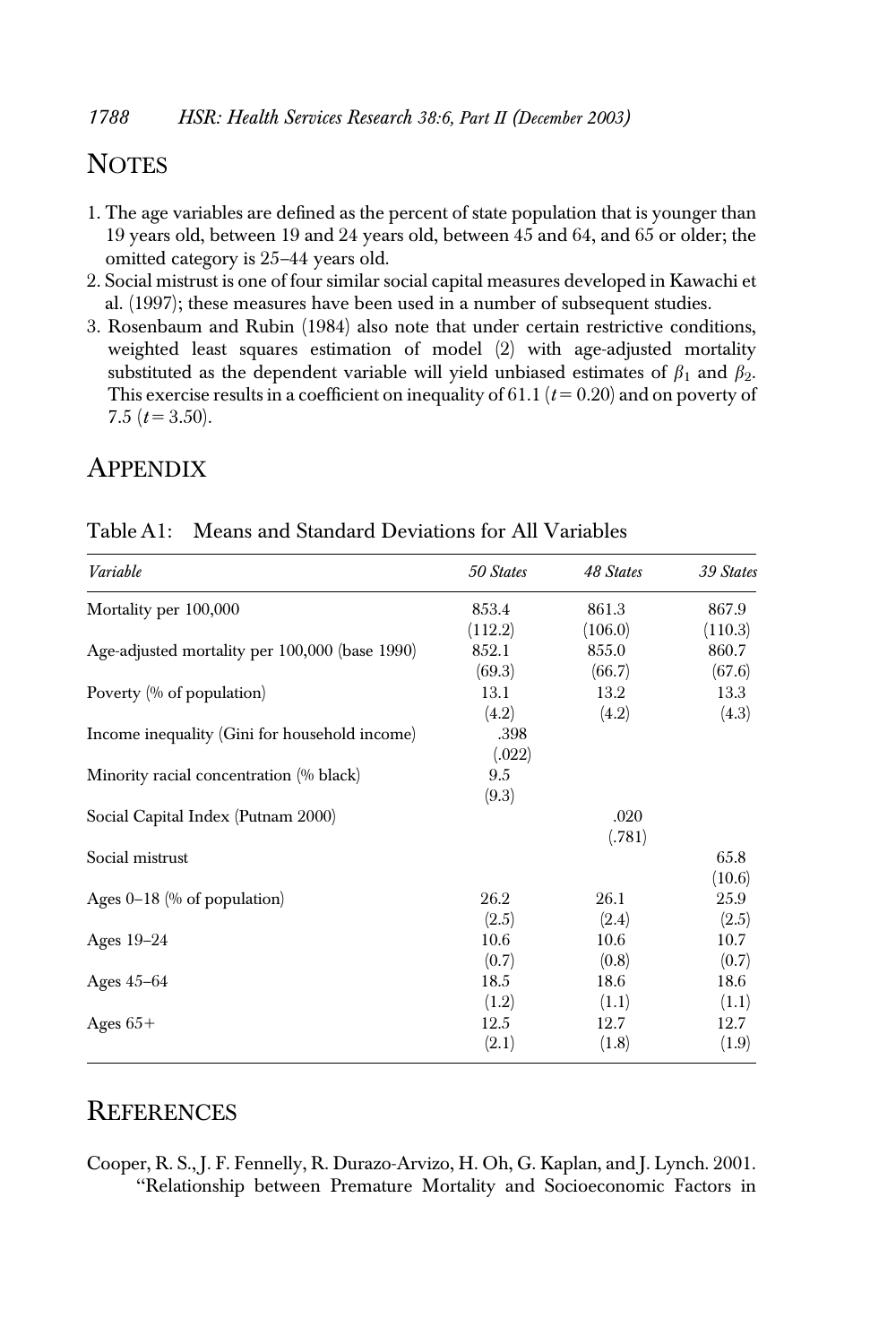Black and White Populations of U.S. Metropolitan Areas.'' Public Health Reports 116 (5): 464–73.

- Deaton, A., and D. Lubotsky. 2002. ''Mortality, Inequality, and Race in American Cities and States.'' Social Science and Medicine 56 (6): 1139–53.
- Fang, J., S. Madhavan, W. Bosworth, and M. H. Alderman. 1998. ''Residential Segregation and Mortality in New York City." Social Science and Medicine 47 (4): 469–76.
- Greenland, S. 1992. ''Divergent Biases in Ecological and Individual-Level Studies.'' Statistics in Medicine 11 (9): 1209–23.
- Greenland, S., and H. Morgenstern. 1989. ''Ecological Bias, Confounding and Effect Modification." *International Journal of Epidemiology* 18 (1): 269–74.
- ——————. 1991. ''Neither within-region Nor Cross-Regional Independence of Exposure and Covariates Prevents Ecological Bias.'' International Journal of Epidemiology 20  $(3): 816 - 7.$
- Greenland, S., and J. Robins. 1994. ''Ecological Studies: Biases, Misconceptions and Counterexamples.'' American Journal of Epidemiology 139 (8): 747–60.
- Kaplan, G. A., E. R. Pamuk, J. M. Lynch, R. D. Cohen, and J. L. Balfour. 1996. ''Inequality in Income and Mortality in the United States: Analysis of Mortality and Potential Pathways.'' British Medical Journal 312 (7037): 999–1003.
- Kawachi, I., and L Berkman. 2000. ''Social Cohesion, Social Capital and Health.'' In Social Epidemiology, edited by L. Berkman, and I. Kawachi, pp. 174–90. Oxford: Oxford University Press.
- Kawachi, I., and T. A. Blakely. 2001. ''When Economists and Epidemiologists Disagree.'' Journal of Health Politics, Policy and Law 26 (3): 533–41.
- 2002. "Response." Journal of Health Politics, Policy and Law 27 (2): 299–302.
- Kawachi, I., and B. P. Kennedy. 1997a. ''Health and Social Cohesion: Why Care about Income Inequality?'' British Medical Journal 314 (7086): 1037–40.
- -1997b. "The Relationship of Income Inequality to Mortality: Does the Choice of Indicator Matter?'' Social Science and Medicine 45 (7): 1121–7.
- Kawachi, I., B. P. Kennedy, K. Lochner, and D. Prothrow-Stith. 1997. ''Social Capital, Income Inequality, and Mortality.'' American Journal of Public Health 87 (9): 1491–8.
- Kennedy, B. P., I. Kawachi, and D. Prothrow-Stith. 1996. ''Income Distribution and Mortality: Cross-Sectional Ecological Study of the Robin-Hood Index in the United States." British Medical Journal 312 (7037): 1004-7.
- Lynch, J. W., G. A. Kaplan, E. R. Pamuk, R. D. Cohen, K. E. Heck, J. L. Balfour, and I. H. Yen. 1998. ''Income Inequality and Mortality in Metropolitan Areas of the United States.'' American Journal of Public Health 88 (7): 1074–80.
- McLaughlin, D. K., and C. S. Stokes. 2002. ''Income Inequality and Mortality in U.S. Counties: Does Minority Racial Concentration Matter?'' American Journal of Public Health 92 (1): 99–104.
- Mellor, J. M., and J. Milyo. 2001. ''Re-Examining the Evidence of an Ecological Association between Income Inequality and Health.'' Journal of Health Politics, Policy and Law 26 (3): 487-522.